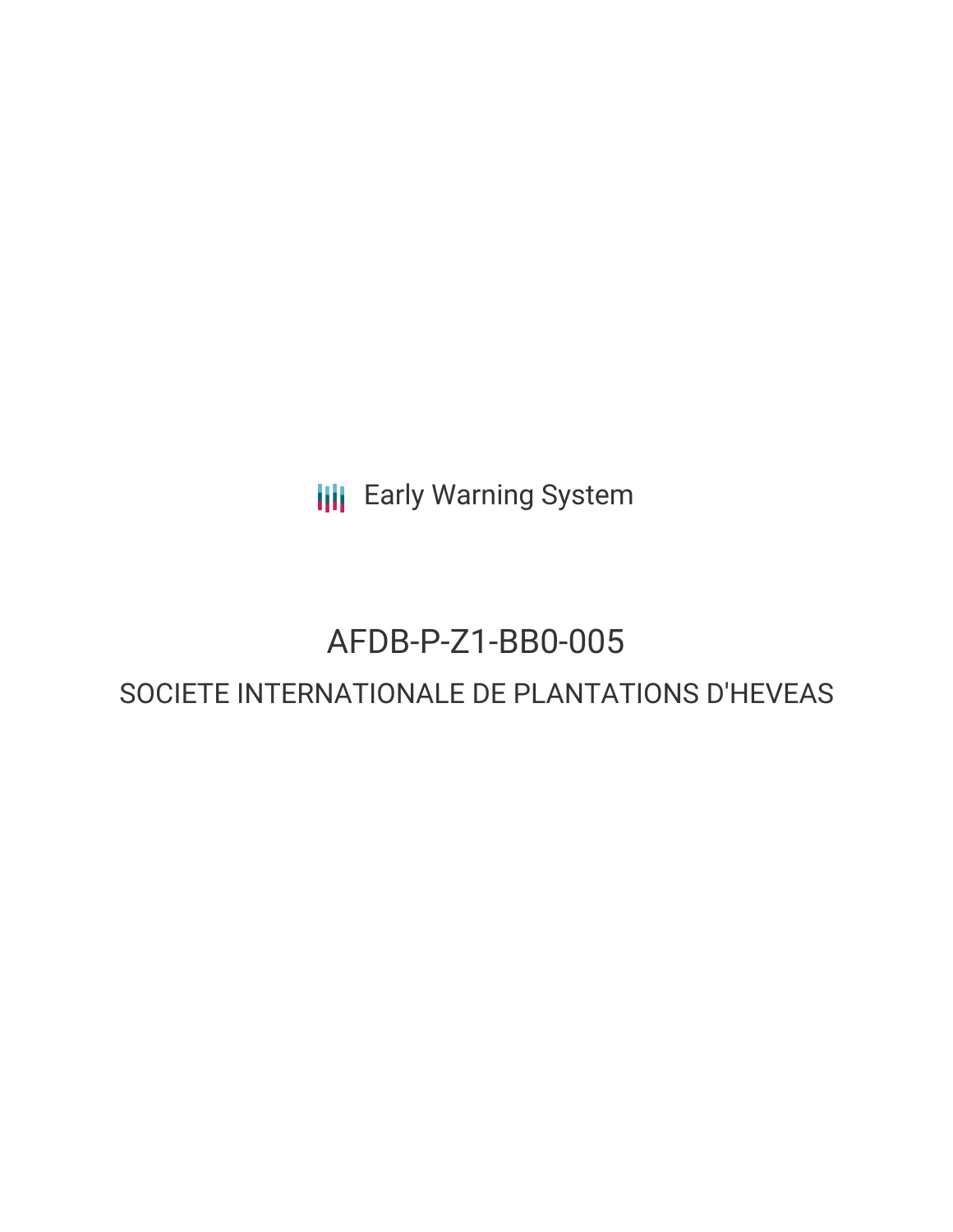

## **Quick Facts**

| <b>Countries</b>              | Ghana, Ivory Coast, Liberia, Nigeria                  |
|-------------------------------|-------------------------------------------------------|
| <b>Financial Institutions</b> | African Development Bank (AFDB)                       |
| <b>Status</b>                 | Approved                                              |
| <b>Bank Risk Rating</b>       |                                                       |
| <b>Voting Date</b>            | 2021-03-10                                            |
| <b>Borrower</b>               | Société Internationale de Plantations d'Hévéas (SIPH) |
| <b>Sectors</b>                | Agriculture and Forestry                              |
| <b>Investment Type(s)</b>     | Loan                                                  |
| <b>Loan Amount (USD)</b>      | \$17.40 million                                       |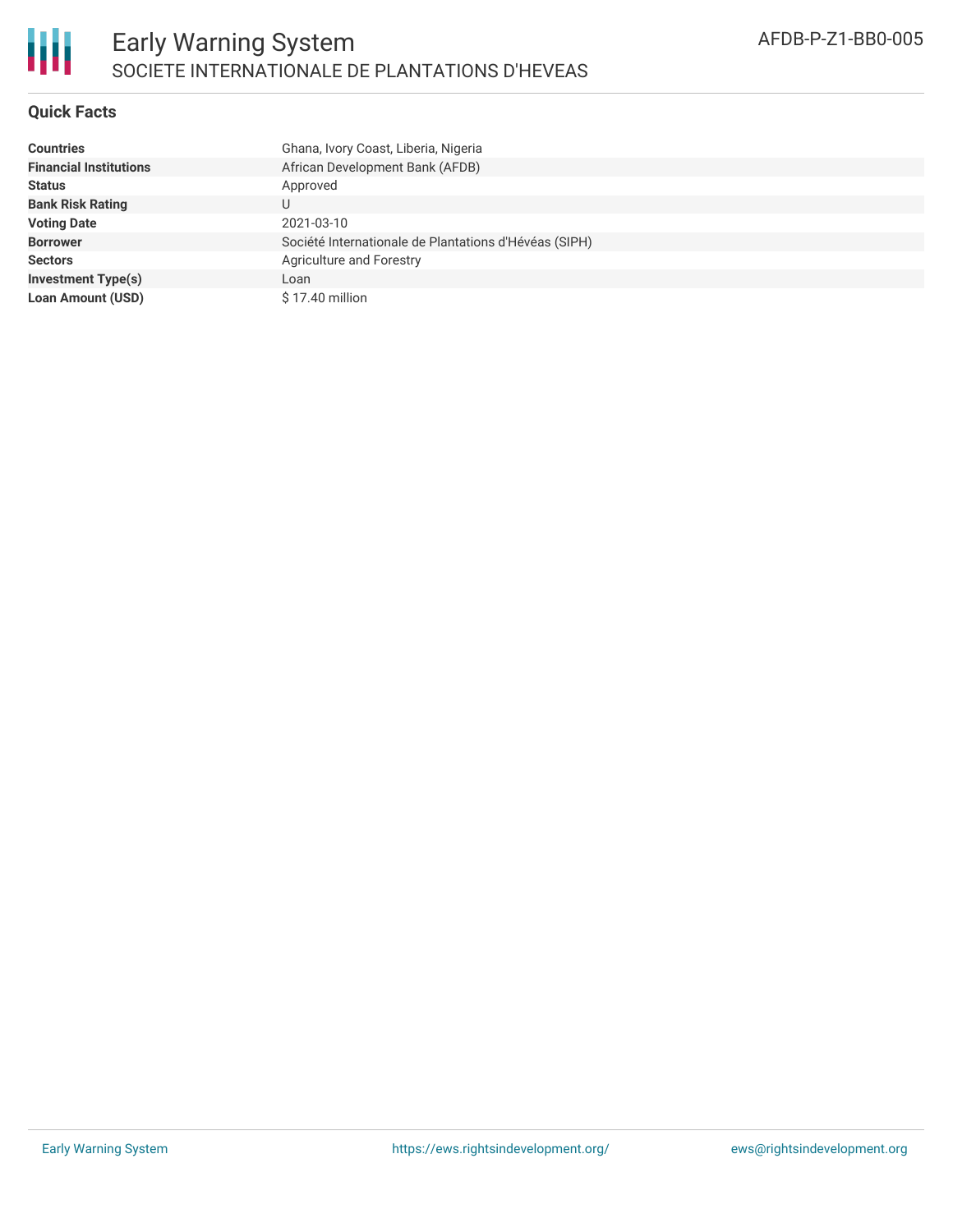

## **Project Description**

According to t the bank website, the project, which aims to transform rubber trees into natural rubber for export to international markets, will help to industrialise the West African rural areas concerned and to create zones of sustainable prosperity that actively foster the creation of wealth and employment for local communities, thereby limiting rural exodus.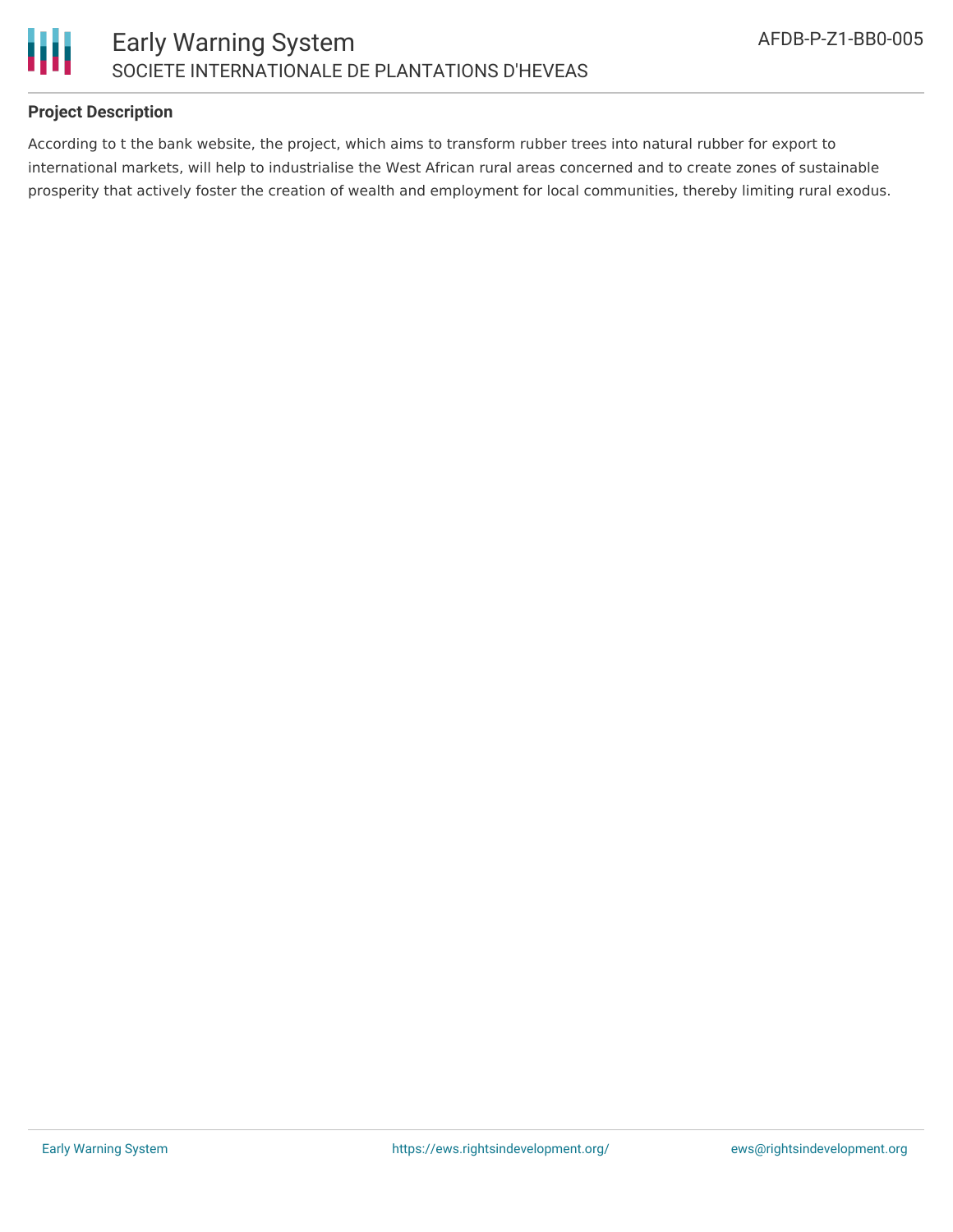

### **Investment Description**

African Development Bank (AFDB)